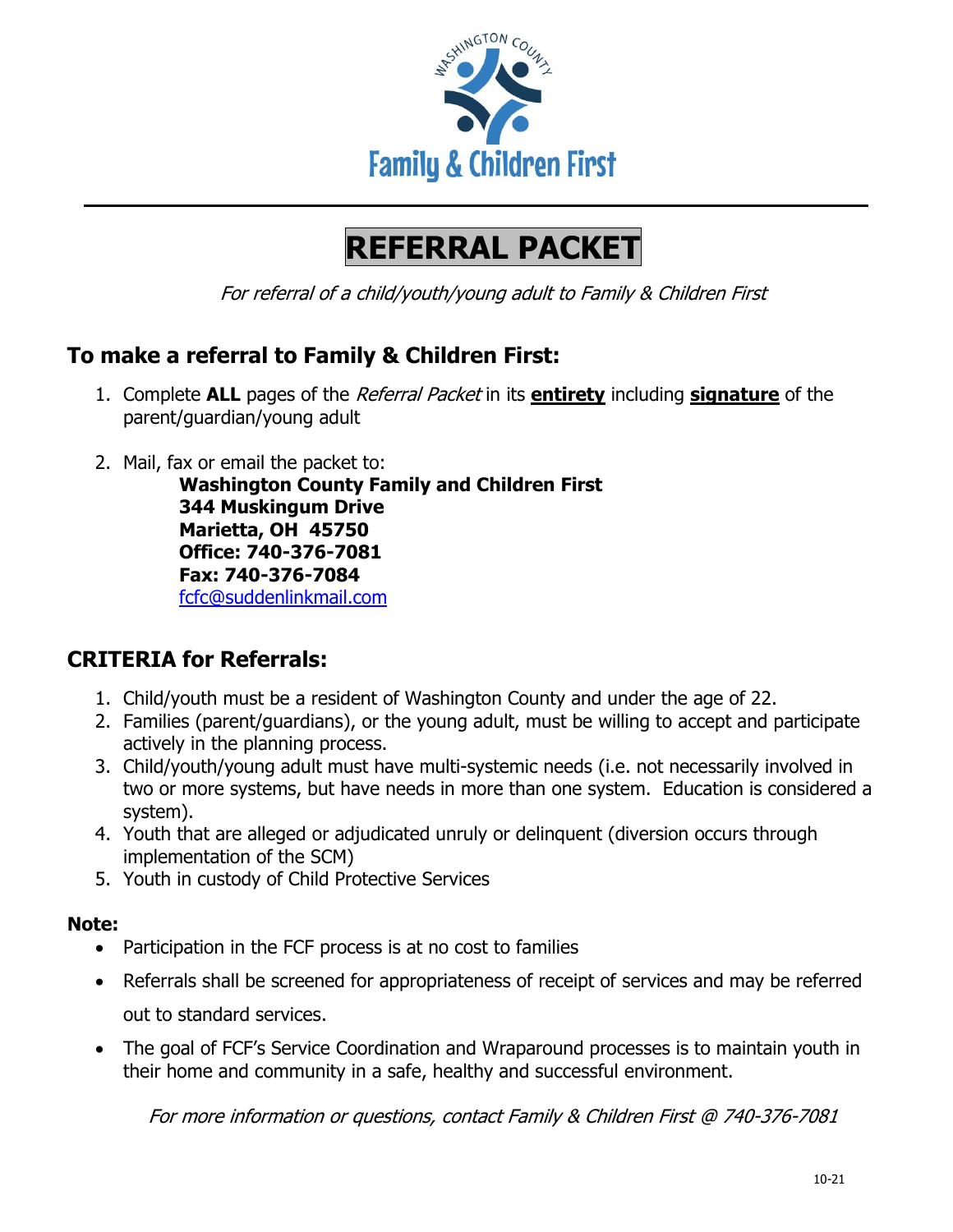## **Referral to FAMILY & CHILDREN FIRST**

**For children/youth/young adults up to age 22**

| Submit COMPLETED packet to: 344 Muskingum Dr., Marietta, OH 45750 Phone: 740-376-7081 Fax: 740-376-7084                                                                                                                                                                                                                                                                                                                                                                                                                                                                                                                 |             |                                                                                       |               |             |                      |
|-------------------------------------------------------------------------------------------------------------------------------------------------------------------------------------------------------------------------------------------------------------------------------------------------------------------------------------------------------------------------------------------------------------------------------------------------------------------------------------------------------------------------------------------------------------------------------------------------------------------------|-------------|---------------------------------------------------------------------------------------|---------------|-------------|----------------------|
| From:                                                                                                                                                                                                                                                                                                                                                                                                                                                                                                                                                                                                                   |             | Today's Date: ______________________<br><u> 2008 - Andrea Andrew Maria (h. 1888).</u> |               |             |                      |
|                                                                                                                                                                                                                                                                                                                                                                                                                                                                                                                                                                                                                         |             |                                                                                       |               |             |                      |
|                                                                                                                                                                                                                                                                                                                                                                                                                                                                                                                                                                                                                         |             |                                                                                       |               |             |                      |
| Name of Child/Youth being referred:                                                                                                                                                                                                                                                                                                                                                                                                                                                                                                                                                                                     |             |                                                                                       |               | <b>DOB</b>  |                      |
| Referral for: (check one)                                                                                                                                                                                                                                                                                                                                                                                                                                                                                                                                                                                               |             |                                                                                       |               |             |                      |
| <b>Service Coordination -</b> Service Coordination is a collaborative, coordinated, cross-system team planning process implemented to<br>address the needs of families with multiple and complex needs. Provides access to existing services & supports and when appropriate proposes new<br>services/supports/strategies to meet needs. Teams would likely consist mostly of service providers, family and any others the family wants involved.                                                                                                                                                                       |             |                                                                                       |               |             |                      |
| Wraparound - The Wraparound process is an intensive, holistic method of engaging with individuals with complex needs so that they can live<br>in their homes and communities. It is not a program or a type of service, but an intensive, team-based, individualized care planning process which<br>supports "voice and choice" and family-driven outcomes. The plan of care is individualized based on the strengths and culture of the children/youth and<br>their family and is needs-driven rather than service-driven. Wraparound Teams include informal support persons identified by the family and child/youth. |             |                                                                                       |               |             |                      |
| <b>Community Options Team (COT) Consultation</b> - COT is available for consultation services to provide agencies and/or<br>parents with ideas on options and resources. Referrals specifically for funding will not be accepted.                                                                                                                                                                                                                                                                                                                                                                                       |             |                                                                                       |               |             |                      |
|                                                                                                                                                                                                                                                                                                                                                                                                                                                                                                                                                                                                                         |             |                                                                                       |               |             |                      |
| Child/Youth has a mental health diagnosis: □Yes □No □Pending □Suspected □Unknown                                                                                                                                                                                                                                                                                                                                                                                                                                                                                                                                        |             |                                                                                       |               |             |                      |
| <b>Reason for Referral.</b>                                                                                                                                                                                                                                                                                                                                                                                                                                                                                                                                                                                             |             |                                                                                       |               |             |                      |
|                                                                                                                                                                                                                                                                                                                                                                                                                                                                                                                                                                                                                         |             |                                                                                       |               |             |                      |
|                                                                                                                                                                                                                                                                                                                                                                                                                                                                                                                                                                                                                         |             |                                                                                       |               |             |                      |
|                                                                                                                                                                                                                                                                                                                                                                                                                                                                                                                                                                                                                         |             |                                                                                       |               |             |                      |
| Guardian's Name:                                                                                                                                                                                                                                                                                                                                                                                                                                                                                                                                                                                                        |             | Guardian's Name:                                                                      |               |             |                      |
| Marital Status: Relationship:                                                                                                                                                                                                                                                                                                                                                                                                                                                                                                                                                                                           |             | <b>Marital Status:</b>                                                                | Relationship: |             |                      |
| Address:                                                                                                                                                                                                                                                                                                                                                                                                                                                                                                                                                                                                                |             | Address:                                                                              |               |             |                      |
| City:                                                                                                                                                                                                                                                                                                                                                                                                                                                                                                                                                                                                                   | Zip:        | City:                                                                                 |               |             | Zip:                 |
| Home Phone:                                                                                                                                                                                                                                                                                                                                                                                                                                                                                                                                                                                                             | Work Phone: | Home Phone:                                                                           |               | Work Phone: |                      |
| Email:<br>Cell:                                                                                                                                                                                                                                                                                                                                                                                                                                                                                                                                                                                                         |             | Cell:                                                                                 | Email:        |             |                      |
| Employer:                                                                                                                                                                                                                                                                                                                                                                                                                                                                                                                                                                                                               |             | Employer:                                                                             |               |             |                      |
| Child/Youth lives with:                                                                                                                                                                                                                                                                                                                                                                                                                                                                                                                                                                                                 |             |                                                                                       |               |             |                      |
| Address of child/youth if different from above:                                                                                                                                                                                                                                                                                                                                                                                                                                                                                                                                                                         |             |                                                                                       |               |             |                      |
|                                                                                                                                                                                                                                                                                                                                                                                                                                                                                                                                                                                                                         |             |                                                                                       |               |             |                      |
| By my signature I agree to this referral to Family & Children First and to the release and sharing of information to                                                                                                                                                                                                                                                                                                                                                                                                                                                                                                    |             |                                                                                       |               |             |                      |
|                                                                                                                                                                                                                                                                                                                                                                                                                                                                                                                                                                                                                         |             |                                                                                       |               |             | Date________________ |
|                                                                                                                                                                                                                                                                                                                                                                                                                                                                                                                                                                                                                         |             | Parent/Guardian Signature<br><b>Office Use</b>                                        |               |             |                      |

1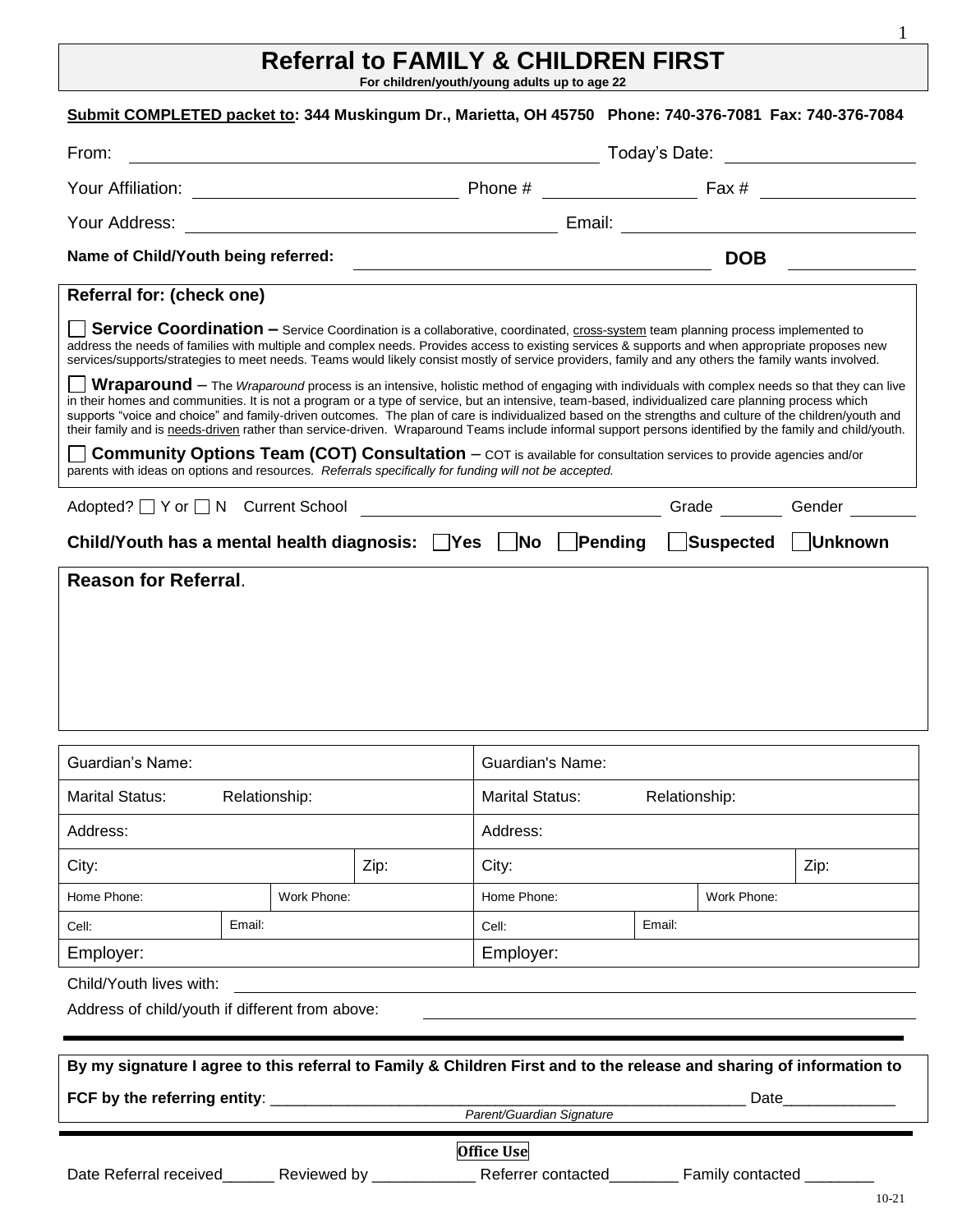# **FORMAL SUPPORTS**

### **CURRENT SYSTEM(S) INVOLVEMENT**

Check all appropriate responses and **include contact name and phone number** of those **CURRENTLY** involved with the family.

| <b>Help Me Grow</b>                                | <b>Contact Name and Phone:</b> |     | <b>Juvenile Court</b>                                              | <b>Contact Name and Phone:</b> |        |
|----------------------------------------------------|--------------------------------|-----|--------------------------------------------------------------------|--------------------------------|--------|
| Board of Dev. Disabilities Contact Name and Phone: |                                |     | <b>Health Department:</b>                                          | <b>Contact Name and Phone:</b> |        |
| Children Services                                  | <b>Contact Name and Phone:</b> |     | <b>Head Start</b>                                                  | <b>Contact Name and Phone:</b> |        |
| <b>Job &amp; Family Services</b>                   | <b>Contact Name and Phone:</b> |     | School System <sup>*</sup> List school: Contact Name, & Phone:     |                                |        |
| EVE, Inc.                                          | <b>Contact Name and Phone:</b> |     | Life & Purpose Behavioral Health<br><b>Contact Name and Phone:</b> |                                |        |
| Family & Children First                            | <b>Contact Name and Phone:</b> |     | <b>Worthington Center</b>                                          | <b>Contact Name and Phone:</b> |        |
|                                                    |                                |     |                                                                    | <b>Contact Name and Phone:</b> |        |
| OH Dept. of Youth Services Contact Name & Phone:   |                                |     | <b>Hopewell Health Center</b>                                      |                                |        |
| <b>Primary Physician</b>                           | <b>Contact Name and Phone:</b> |     | Other:                                                             | <b>Contact Name and Phone:</b> |        |
| <b>Household members:</b>                          |                                | Age | <b>Relationship to Child</b>                                       |                                | Gender |
|                                                    |                                |     |                                                                    |                                |        |
|                                                    |                                |     |                                                                    |                                |        |

### **INFORMAL SUPPORTS**

| (Family, Friends, 4-H Club, Church, Scouts, Support Groups/Clubs, Organizations, Neighbors, etc.) |                           |              |                      |
|---------------------------------------------------------------------------------------------------|---------------------------|--------------|----------------------|
| Name                                                                                              | Nature of<br>Relationship | <b>PHONE</b> | <b>Email Address</b> |
|                                                                                                   |                           |              |                      |
|                                                                                                   |                           |              |                      |
|                                                                                                   |                           |              |                      |
|                                                                                                   |                           |              |                      |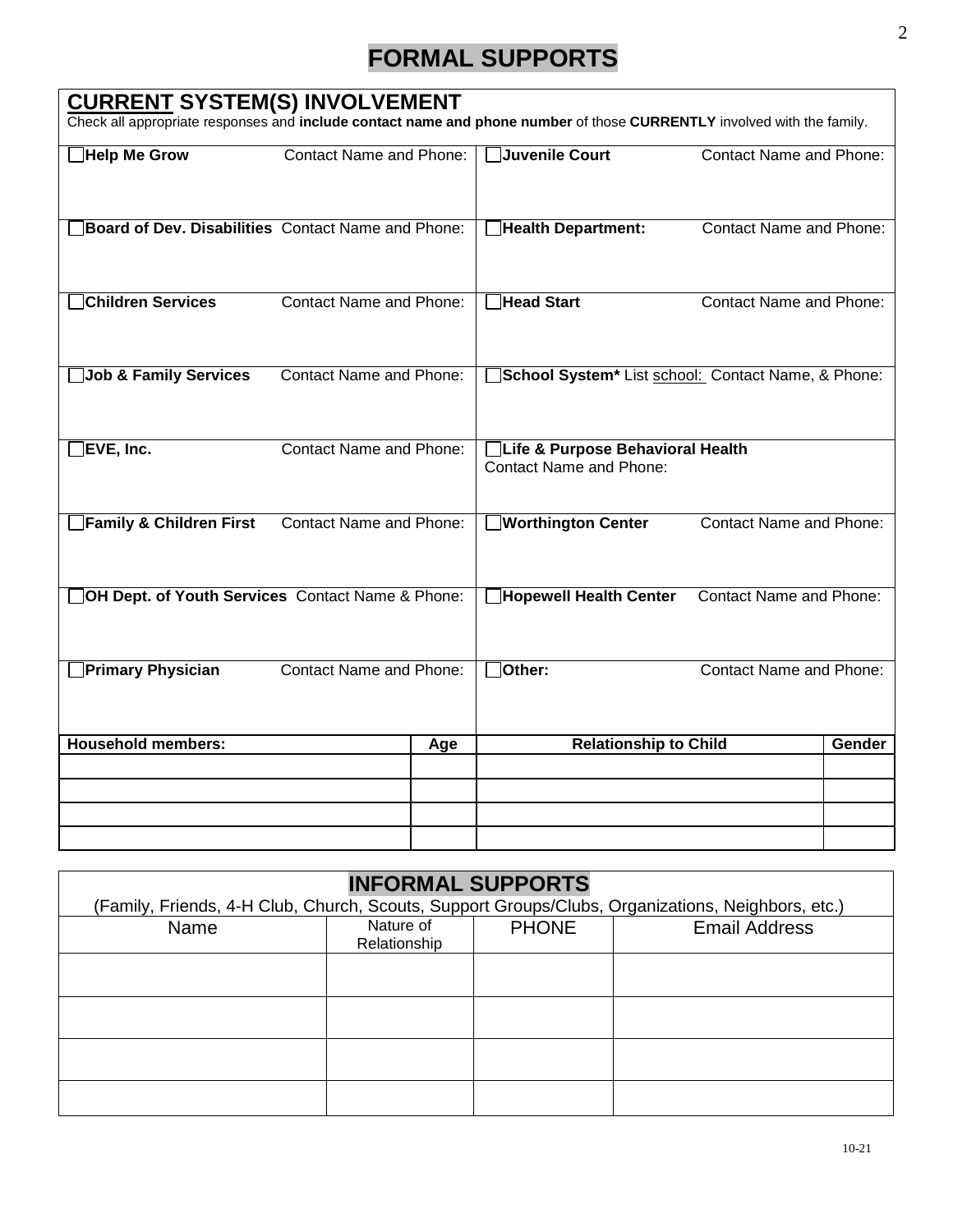# *CURRENT PRESENTING RISKS CHECKLIST*

#### **\*Please review the following current presenting risks and check all that apply:**

|  | Suicide ideation, gestures, or attempts:<br>Ideation: Youth states, talks, or thinks about hurting<br>or killing self.                                                                                                                                                                           | Suspended, Expelled, or Dropped Out of<br><b>School:</b> Youth has multiple suspensions from<br>school that places him or her at risk of expulsion, is<br>expelled from school, or has dropped out of school.                                                                 |
|--|--------------------------------------------------------------------------------------------------------------------------------------------------------------------------------------------------------------------------------------------------------------------------------------------------|-------------------------------------------------------------------------------------------------------------------------------------------------------------------------------------------------------------------------------------------------------------------------------|
|  | Gestures: Youth engages in non-life threatening<br>behavior, concurrent with thoughts and/or talk about<br>suicide.<br>Attempt: Serious life threatening attempt with clear<br>intent and desire to commit suicide. (attempted<br>hanging; potentially lethal overdose; involvement of<br>a gun) | <b>Known/Suspected Criminal Activity:</b><br>Youth is suspected of, or admitted to, being involved<br>in activities that are chargeable offenses; has current<br>pending court charges for criminal behavior(s); or the<br>youth has been found "guilty" of criminal charges. |
|  | <b>Self-Injurious Behaviors: Self-harming</b><br>behaviors that are not life threatening and may be of<br>a chronic nature such as: cutting, head banging,<br>ingestion or insertion of objects.                                                                                                 | <b>Availability of Weapons:</b> Youth has access to<br>obtaining weapons through self, family, friends, or<br>neighbors.                                                                                                                                                      |
|  | <b>Violent Behaviors:</b> (Towards others, animals or<br>property): Behaviors that cause serious harm, injury,<br>or damage to people, property or animals. Example:<br>domestic violence, animal torture, extensive property<br>damage with intent to harm.                                     | <b>Depression:</b> Youth or parents state that the youth<br>appears to be depressed, withdrawn, and/or shows<br>marked diminished interest or pleasure in activities.                                                                                                         |
|  |                                                                                                                                                                                                                                                                                                  | <b>Hears voices or sees things:</b> Youth states<br>hearing voices or seeing things that are not based in<br>reality.                                                                                                                                                         |
|  | <b>Fire Setting Behaviors:</b> Fascination with fire,<br>play with matches or objects that have the potential to<br>set fire and harm self or others. Previous reports of<br>fire setting or a pattern of concerns related to fire.                                                              | <b>Impulsive Behaviors:</b> Youth exhibits behaviors<br>without thought or planning that are potentially<br>dangerous or harmful to self or others.                                                                                                                           |
|  | <b>Runaway:</b> History or recent episodes of youth<br>being absent from home without the<br>permission or the caregiver's knowledge of the<br>youth's whereabouts.                                                                                                                              | Anorexia or Bulimia: Youth exhibits or is<br>known to have clear patterns of bingeing/purging or<br>abnormal amounts of limiting food intake with<br>significant weight loss which concerns the parent or<br>caregiver.                                                       |
|  | <b>Chargeable Sex Offense:</b> Youth has admitted<br>to or has been charged with a sexual offense, or is<br>part of a current sexual offense investigation.                                                                                                                                      | Victimization: Reports of sexual and/or physical<br>abuse of the youth, past or present.<br>[Professional must follow duty mandated to report                                                                                                                                 |
|  | <b>Aggressive Behaviors</b> (Towards animals,<br>property, others, etc): Youth demonstrates behaviors<br>that are potentially dangerous or harmful to people,<br>property, or animals, without serious damage.<br>Examples: Bullying, threatening.                                               | if this event has not already been<br>reported.]                                                                                                                                                                                                                              |
|  |                                                                                                                                                                                                                                                                                                  | Sexual acting out: Youth has a recent or current<br>history of sexually active behaviors without regard<br>for personal safety or negative outcomes.                                                                                                                          |
|  | <b>Verbal or Written Threats to Others:</b><br>Youth states or writes threats of harm toward people,<br>places, or things.                                                                                                                                                                       | <b>Youth uses drugs or alcohol:</b> Youth admits<br>to use of alcohol or drugs, or drug screen for youth<br>tests positive.                                                                                                                                                   |
|  |                                                                                                                                                                                                                                                                                                  |                                                                                                                                                                                                                                                                               |

Continued on back